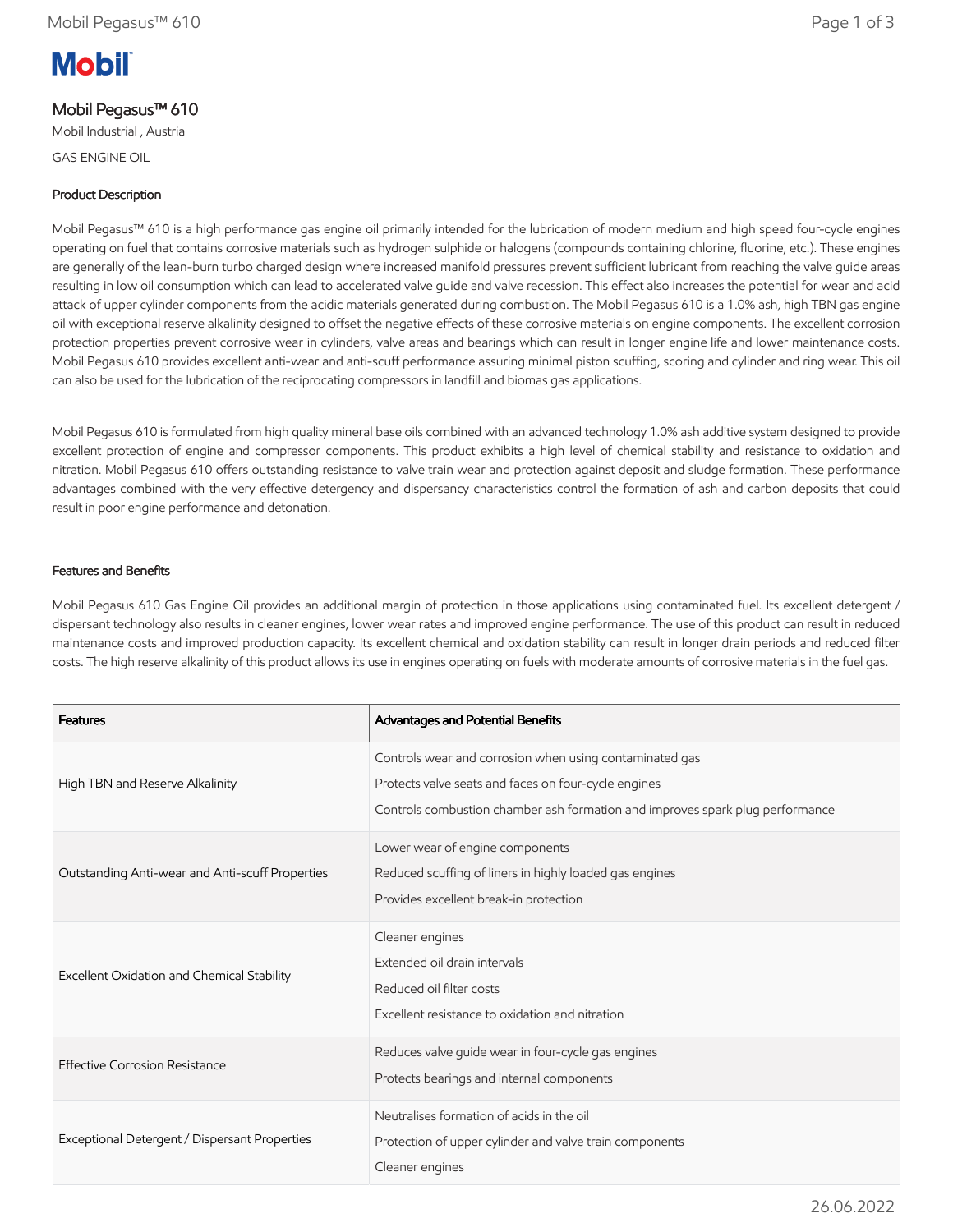Mobil Pegasus™ 610 Page 2 of 3

| Features                                | Advantages and Potential Benefits               |
|-----------------------------------------|-------------------------------------------------|
|                                         | Longer oil filter life                          |
| Non-Zinc and Non-Phosphorus Formulation | Extend catalytic converter life and performance |

#### Applications

- Gas engines operating on fuel that contains moderate levels of hydogen sulphide (H2S)
- Engines operating on fuel containing other corrosive components such as TOHCl (Total Organic Halides as Chloride), landfill or biomass gases
- Spark ignited four-stroke cycle gas engines with very low oil consumption
- Reciprocating compressors operating on natural gas that contains sulphur or halogens
- High output or naturally aspirated engines operating at or in excess of rated capacity under high temperatures

#### Specifications and Approvals

| This product has the following approvals:                                                       |  |
|-------------------------------------------------------------------------------------------------|--|
| INNIO Jenbacher TI 1000-1109 (Class C fuel gas, Type 2 & 3)                                     |  |
| INNIO Waukesha Engine Landfill Gas Applications                                                 |  |
| MAN M 3271-4                                                                                    |  |
| MTU Onsite Energy Gas Engines Series 400 - all engines with biogas, sewage gas and landfill gas |  |
| Wartsila Crepelle 26 Dual Fuel                                                                  |  |
| SIEMENS Energy / GUASCOR All non natural gas engine model types (except 86EM and 100EM)         |  |

#### Properties and Specifications

| Property                                                   |               |
|------------------------------------------------------------|---------------|
| Grade                                                      | <b>SAE 40</b> |
| Base Number - Xylene/Acetic Acid, mg KOH/g, ASTM D2896 (*) | 11.1          |
| Pour Point, °C, ASTM D97                                   | $-18$         |
| Ash, Sulfated, mass%, ASTM D874                            | 1.0           |
| Flash Point, Cleveland Open Cup, °C, ASTM D92              | 257           |
| Viscosity Index, ASTM D2270                                | 98            |
| Kinematic Viscosity @ 40 C, mm <sup>2</sup> /s, ASTM D445  | 131           |
| Kinematic Viscosity @ 100 C, mm <sup>2</sup> /s, ASTM D445 | 13.3          |
| Density 15 C, kg/L, CALCULATED                             | 0.888         |